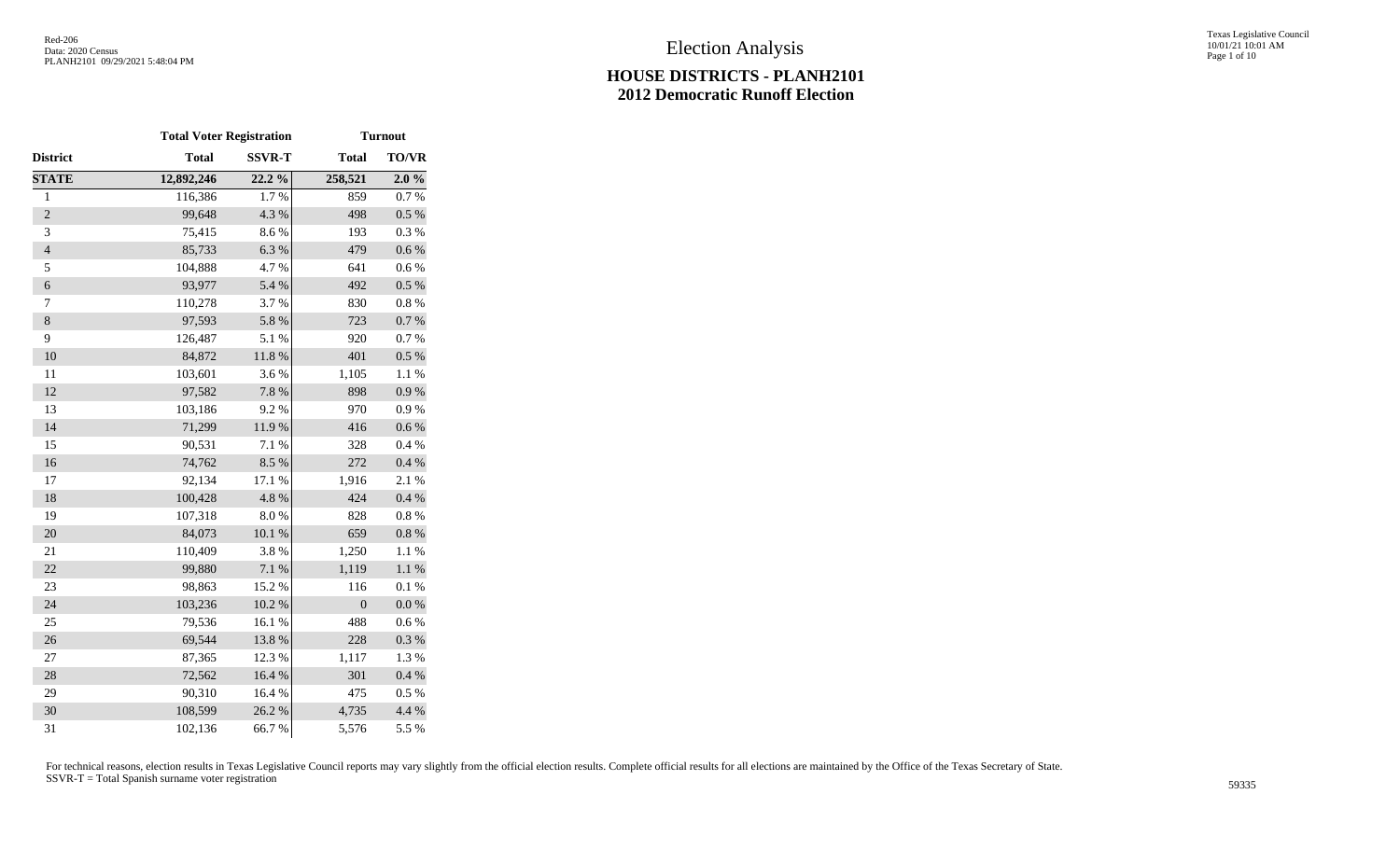|                 | <b>Total Voter Registration</b> |               | <b>Turnout</b> |           |
|-----------------|---------------------------------|---------------|----------------|-----------|
| <b>District</b> | <b>Total</b>                    | <b>SSVR-T</b> | <b>Total</b>   | TO/VR     |
| 32              | 95,476                          | 28.7%         | 2,253          | 2.4 %     |
| 33              | 80,358                          | 7.0 %         | 467            | 0.6 %     |
| 34              | 103,336                         | 64.1 %        | 3,845          | 3.7%      |
| 35              | 56,589                          | 77.8%         | 4,511          | 8.0%      |
| 36              | 65,161                          | 84.5 %        | 3,334          | 5.1 %     |
| 37              | 84,521                          | 80.6%         | 7,816          | 9.2%      |
| 38              | 69,165                          | 79.5 %        | 6,955          | $10.1~\%$ |
| 39              | 62,196                          | 83.4%         | 4,808          | 7.7 %     |
| 40              | 56,633                          | 86.2 %        | 6,718          | 11.9%     |
| 41              | 64,499                          | 70.7%         | 1,544          | 2.4 %     |
| 42              | 76,508                          | 87.2 %        | 11,461         | 15.0%     |
| 43              | 113,992                         | 54.5 %        | 3,010          | 2.6%      |
| 44              | 87,203                          | 24.5 %        | 637            | 0.7 %     |
| 45              | 74,016                          | 26.5 %        | 777            | 1.0%      |
| 46              | 72,378                          | 16.5 %        | 1,529          | 2.1%      |
| 47              | 118,155                         | 13.1 %        | 2,840          | 2.4 %     |
| 48              | 107,558                         | 7.3 %         | 1,913          | $1.8~\%$  |
| 49              | 112,915                         | 11.5 %        | 3,013          | 2.7%      |
| 50              | 69,622                          | 18.6%         | 1,274          | $1.8~\%$  |
| 51              | 74,659                          | 38.7%         | 1,202          | 1.6%      |
| 52              | 69,661                          | 12.9 %        | 334            | $0.5~\%$  |
| 53              | 121,000                         | 23.2 %        | 3,020          | 2.5 %     |
| 54              | 74,247                          | 12.6 %        | 293            | 0.4 %     |
| 55              | 77,905                          | 12.2 %        | 358            | $0.5~\%$  |
| 56              | 97,228                          | $10.2~\%$     | 444            | $0.5~\%$  |
| 57              | 67,494                          | $7.8\ \%$     | 195            | 0.3 %     |
| 58              | 83,820                          | 8.3 %         | 301            | 0.4 %     |
| 59              | 92,871                          | $6.6\;\%$     | 508            | 0.5%      |
| 60              | 62,213                          | 8.3 %         | 211            | 0.3 %     |
| 61              | 95,342                          | 5.4 %         | 422            | 0.4 %     |
| 62              | 99,891                          | 3.5 %         | 511            | $0.5~\%$  |
| 63              | 94,315                          | 7.8 %         | 278            | 0.3%      |
| 64              | 86,269                          | 7.6 %         | 440            | 0.5 %     |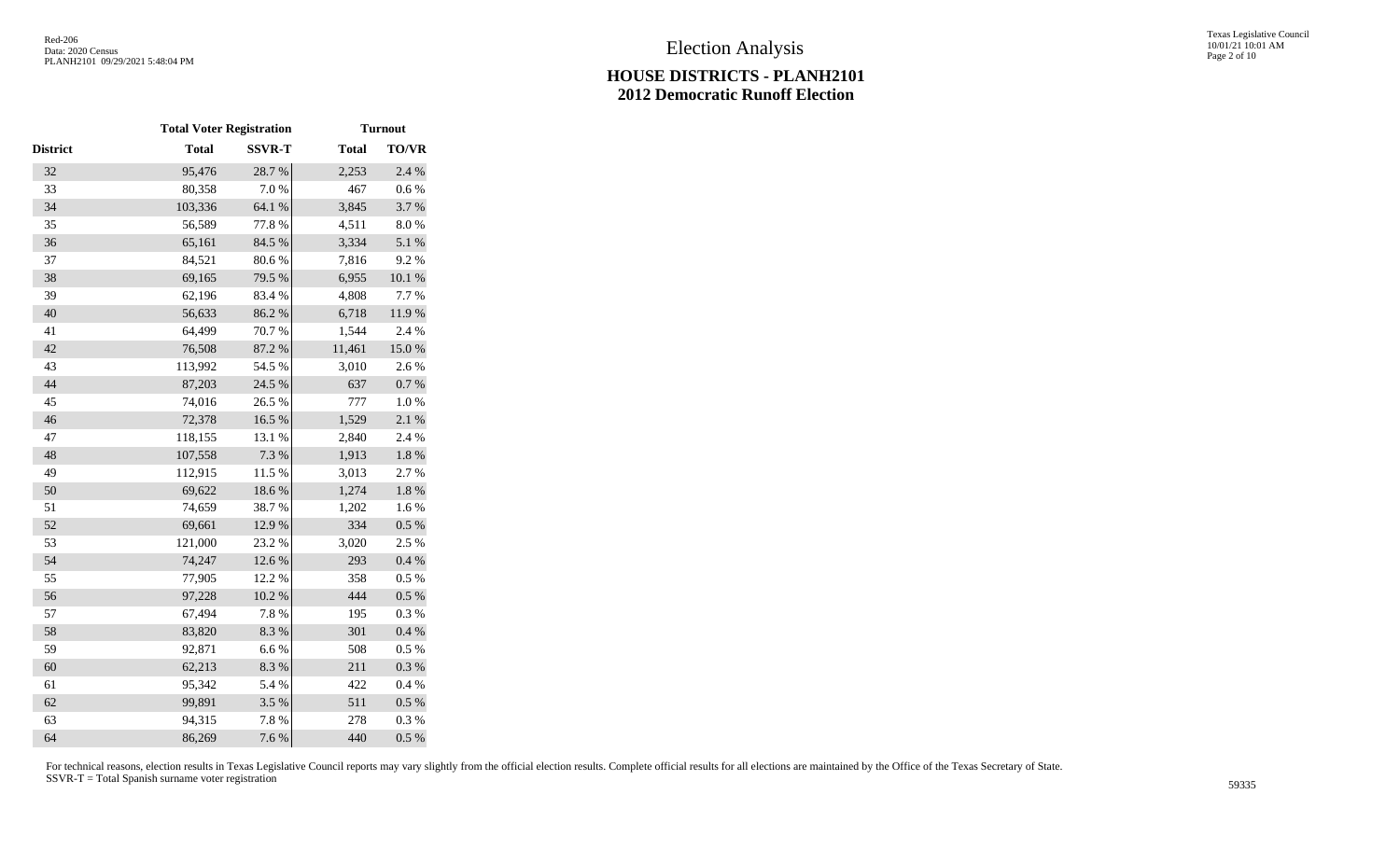|          |              | <b>Total Voter Registration</b> |              | <b>Turnout</b> |  |
|----------|--------------|---------------------------------|--------------|----------------|--|
| District | <b>Total</b> | <b>SSVR-T</b>                   | <b>Total</b> | TO/VR          |  |
| 65       | 83,810       | 7.5 %                           | 280          | 0.3%           |  |
| 66       | 81,152       | 5.1 %                           | 291          | $0.4~\%$       |  |
| 67       | 103,466      | 5.1 %                           | 570          | $0.6\ \%$      |  |
| 68       | 114,639      | 7.6 %                           | 508          | $0.4~\%$       |  |
| 69       | 110,693      | 9.6%                            | 640          | 0.6 %          |  |
| 70       | 64,016       | $6.0\ \%$                       | 192          | 0.3 %          |  |
| $71\,$   | 99,072       | 13.8%                           | 473          | 0.5 %          |  |
| 72       | 96,559       | 23.2 %                          | 363          | $0.4~\%$       |  |
| 73       | 96,046       | 13.1 %                          | 562          | 0.6 %          |  |
| 74       | 92,246       | 66.9%                           | 14,214       | 15.4 %         |  |
| 75       | 47,717       | 84.6%                           | 2,523        | 5.3 %          |  |
| 76       | 78,824       | 14.8 %                          | 369          | $0.5~\%$       |  |
| 77       | 100,146      | $80.8~\%$                       | 5,407        | 5.4 %          |  |
| 78       | 93,039       | 52.7%                           | 3,846        | 4.1 %          |  |
| 79       | 94,653       | 71.1 %                          | 3,700        | 3.9%           |  |
| 80       | 90,075       | 73.4 %                          | 10,770       | 12.0 %         |  |
| 81       | 73,591       | 37.0%                           | 345          | 0.5 %          |  |
| 82       | 79,868       | 24.9%                           | 190          | 0.2 %          |  |
| 83       | 94,645       | 22.6 %                          | 828          | 0.9%           |  |
| 84       | 91,511       | 27.0%                           | 1,293        | $1.4~\%$       |  |
| 85       | 109,102      | 13.2 %                          | 1,069        | $1.0\ \%$      |  |
| 86       | 97,031       | 14.4 %                          | 220          | 0.2 %          |  |
| 87       | 88,367       | 18.7%                           | 244          | 0.3%           |  |
| 88       | 103,026      | 29.6%                           | 346          | 0.3 %          |  |
| 89       | 84,348       | 7.3 %                           | 354          | 0.4%           |  |
| 90       | 65,451       | 37.2 %                          | 4,806        | 7.3 %          |  |
| 91       | 87,020       | 11.2%                           | 510          | 0.6%           |  |
| 92       | 60,826       | 14.4 %                          | 1,080        | $1.8\ \%$      |  |
| 93       | 59,652       | 12.3 %                          | 365          | 0.6%           |  |
| 94       | 100,592      | 7.3 %                           | 945          | 0.9 %          |  |
| 95       | 76,127       | 10.3%                           | 8,432        | 11.1 %         |  |
| 96       | 92,743       | 8.2 %                           | 831          | 0.9 %          |  |
| 97       | 84,740       | 8.9%                            | 1,046        | 1.2%           |  |
|          |              |                                 |              |                |  |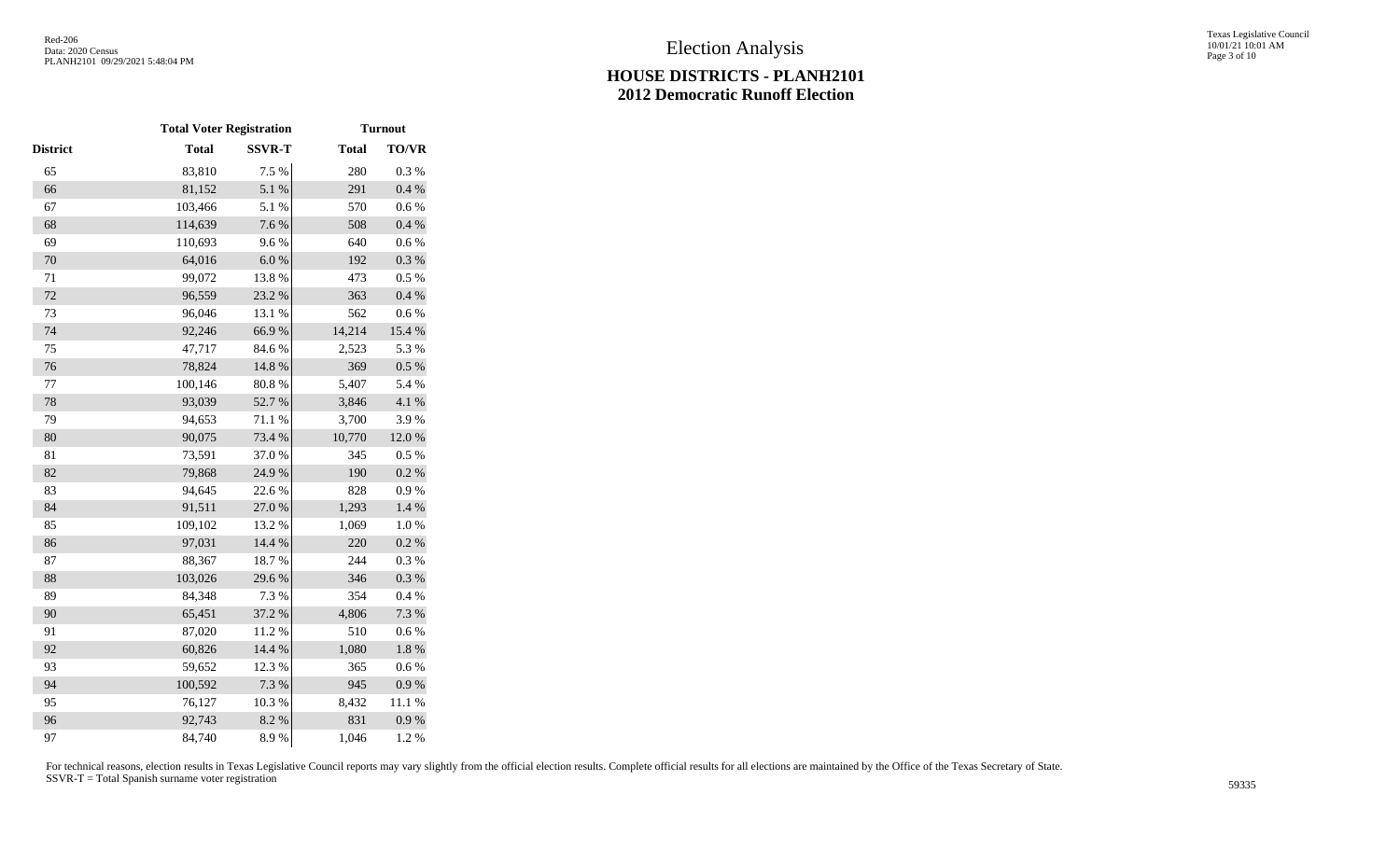|                 |              | <b>Total Voter Registration</b> |              |              |
|-----------------|--------------|---------------------------------|--------------|--------------|
| <b>District</b> | <b>Total</b> | <b>SSVR-T</b>                   | <b>Total</b> | <b>TO/VR</b> |
| 98              | 101,678      | 5.2 %                           | 413          | $0.4~\%$     |
| 99              | 78,678       | 13.8%                           | 1,010        | 1.3 %        |
| 100             | 82,271       | 13.5 %                          | 2,831        | 3.4 %        |
| 101             | 74,703       | $14.0\ \%$                      | 1,058        | 1.4 %        |
| 102             | 74,084       | 9.2%                            | 1,179        | 1.6 %        |
| 103             | 64,779       | 33.2 %                          | 3,417        | 5.3%         |
| 104             | 70,353       | 38.5 %                          | 4,726        | $6.7~\%$     |
| 105             | 59,563       | 19.6%                           | 1,340        | 2.2 %        |
| 106             | 64,744       | 7.3 %                           | 153          | $0.2~\%$     |
| 107             | 74,934       | $14.0\ \%$                      | 1,119        | 1.5%         |
| 108             | 113,513      | 4.2 %                           | 1,769        | 1.6 %        |
| 109             | 87,229       | 7.0 %                           | 3,348        | 3.8%         |
| 110             | 60,440       | 22.8 %                          | 1,576        | 2.6 %        |
| 111             | 98,136       | 9.7%                            | 4,640        | 4.7%         |
| 112             | 99,834       | 6.7%                            | 1,048        | $1.0\ \%$    |
| 113             | 80,144       | 15.4 %                          | 865          | $1.1~\%$     |
| 114             | 69,967       | 26.9%                           | 2,439        | 3.5%         |
| 115             | 81,938       | 8.5%                            | 758          | $0.9\ \%$    |
| 116             | 89,462       | 48.6%                           | 2,383        | 2.7%         |
| 117             | 57,391       | 61.9%                           | 3,002        | 5.2 %        |
| 118             | 89,273       | 53.7%                           | 2,886        | $3.2~\%$     |
| 119             | 84,620       | 51.1%                           | 2,337        | 2.8%         |
| 120             | 85,832       | 30.6%                           | 2,015        | 2.3 %        |
| 121             | 104,399      | 19.4 %                          | 1,529        | 1.5 %        |
| 122             | 82,815       | 20.3 %                          | 1,386        | $1.7~\%$     |
| 123             | 101,685      | 49.5 %                          | 3,023        | $3.0\ \%$    |
| 124             | 73,954       | $62.0\ \%$                      | 1,738        | 2.4 %        |
| 125             | 99,986       | 53.7%                           | 2,259        | 2.3 %        |
| 126             | 97,279       | 10.4 %                          | 390          | 0.4 %        |
| 127             | 93,468       | 11.5 %                          | 419          | $0.4~\%$     |
| 128             | 86,977       | 16.8%                           | 443          | $0.5~\%$     |
| 129             | 100,203      | 12.4 %                          | 1,077        | 1.1 %        |
| 130             | 78,942       | 10.0 %                          | 218          | 0.3 %        |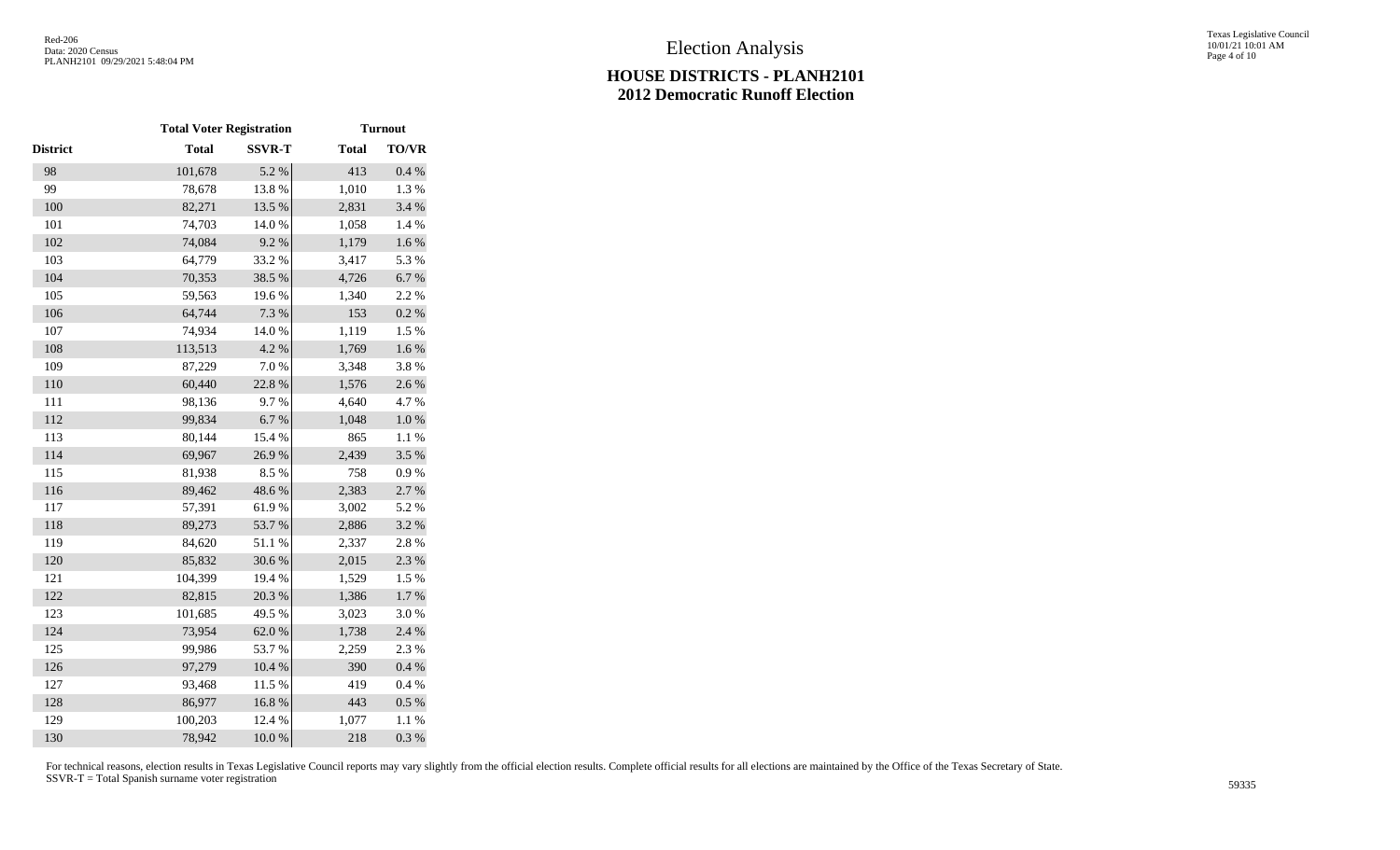|          | <b>Total Voter Registration</b> |               | <b>Turnout</b> |           |
|----------|---------------------------------|---------------|----------------|-----------|
| District | <b>Total</b>                    | <b>SSVR-T</b> | <b>Total</b>   | TO/VR     |
| 131      | 68,541                          | 21.7%         | 1,156          | 1.7%      |
| 132      | 63,395                          | 13.3 %        | 214            | 0.3 %     |
| 133      | 96,648                          | 7.4 %         | 864            | 0.9 %     |
| 134      | 109,664                         | 8.4 %         | 2,358          | 2.2 %     |
| 135      | 63,524                          | 22.2%         | 266            | 0.4 %     |
| 136      | 83,599                          | 13.1 %        | 513            | $0.6\,\%$ |
| 137      | 50,622                          | 19.7%         | 1,169          | 2.3 %     |
| 138      | 91,774                          | 16.3%         | 580            | $0.6\,\%$ |
| 139      | 84,434                          | 16.4 %        | 2,320          | 2.7 %     |
| 140      | 57,792                          | 54.6%         | 887            | 1.5 %     |
| 141      | 70,189                          | 14.9%         | 1,254          | 1.8%      |
| 142      | 64,963                          | 18.1 %        | 1,648          | 2.5 %     |
| 143      | 72,076                          | 51.3%         | 1,521          | 2.1 %     |
| 144      | 68,742                          | 49.6%         | 1,030          | 1.5 %     |
| 145      | 81,095                          | 49.4 %        | 2,005          | 2.5 %     |
| 146      | 94,459                          | 9.0%          | 3,807          | 4.0%      |
| 147      | 91,018                          | 16.1 %        | 2,964          | 3.3 %     |
| 148      | 70,958                          | 27.3 %        | 504            | 0.7 %     |
| 149      | 71,604                          | 19.0%         | 378            | $0.5\%$   |
| 150      | 69,255                          | 12.6 %        | 198            | 0.3%      |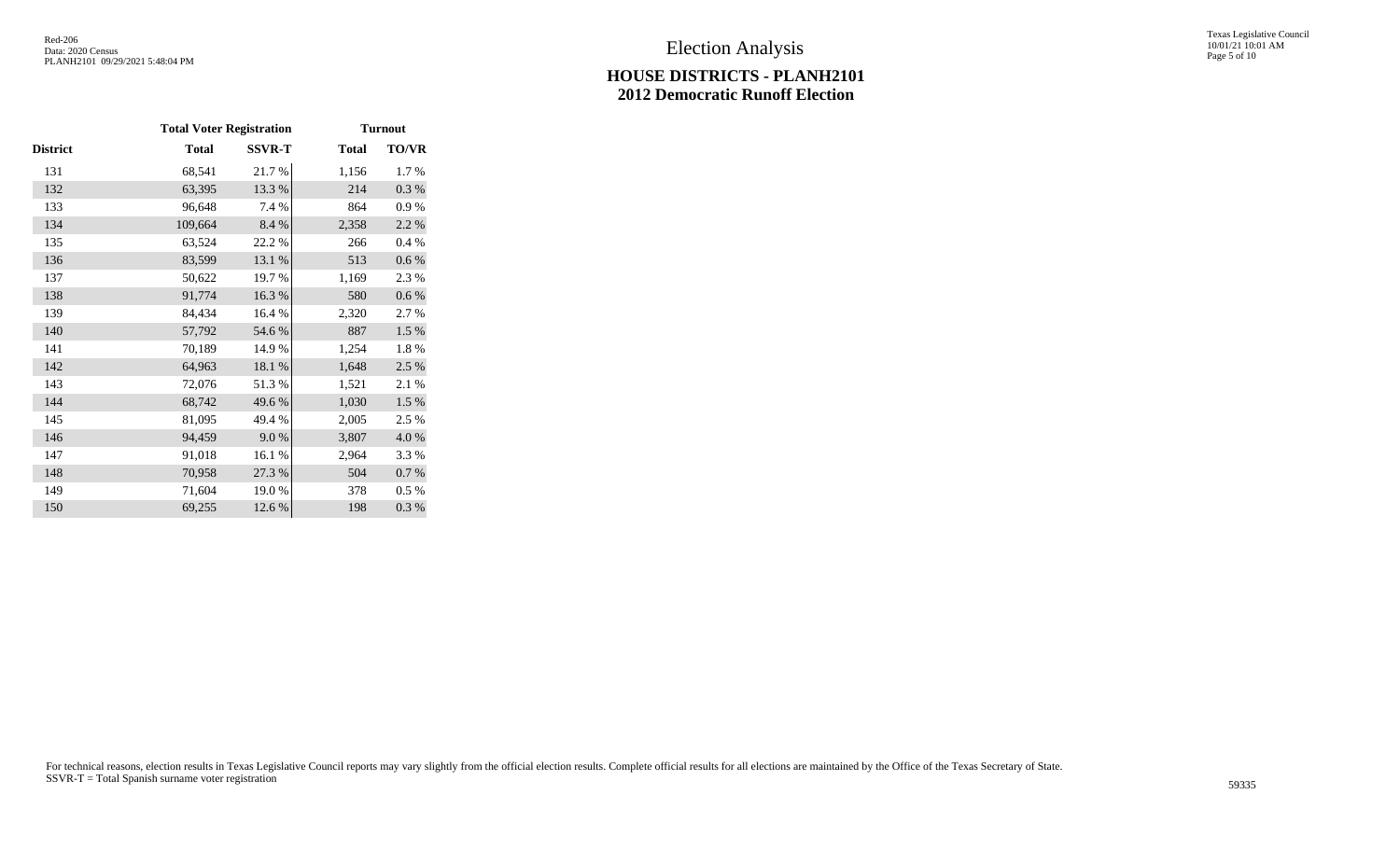Texas Legislative Council 10/01/21 10:01 AM Page 6 of 10

|                 |          | U.S. SEN |                    |        |  |
|-----------------|----------|----------|--------------------|--------|--|
| <b>District</b> | Sadler-D |          | <b>Yarbrough-D</b> |        |  |
| <b>STATE</b>    | 148,824  | 63.1%    | 87,116             | 36.9%  |  |
| $\overline{1}$  | 661      | 76.9%    | 198                | 23.1 % |  |
| $\overline{c}$  | 350      | 70.4 %   | 147                | 29.6%  |  |
| 3               | 148      | 76.7%    | 45                 | 23.3 % |  |
| $\overline{4}$  | 289      | 61.4%    | 182                | 38.6%  |  |
| 5               | 488      | 76.4%    | 151                | 23.6%  |  |
| 6               | 311      | 64.3%    | 173                | 35.7%  |  |
| 7               | 661      | 79.8%    | 167                | 20.2%  |  |
| 8               | 437      | 60.9%    | 280                | 39.1 % |  |
| 9               | 618      | 68.1 %   | 290                | 31.9%  |  |
| 10              | 261      | 65.4%    | 138                | 34.6 % |  |
| 11              | 849      | 76.9%    | 255                | 23.1 % |  |
| 12              | 605      | 67.4 %   | 292                | 32.6%  |  |
| 13              | 486      | 56.4 %   | 376                | 43.6%  |  |
| 14              | 299      | 71.9%    | 117                | 28.1 % |  |
| 15              | 261      | 79.6%    | 67                 | 20.4 % |  |
| 16              | 217      | 79.8%    | 55                 | 20.2 % |  |
| 17              | 1,264    | 69.5 %   | 554                | 30.5 % |  |
| 18              | 269      | 63.6%    | 154                | 36.4%  |  |
| 19              | 681      | 82.9%    | 140                | 17.1 % |  |
| 20              | 560      | 85.0%    | 99                 | 15.0%  |  |
| 21              | 801      | 65.3%    | 426                | 34.7%  |  |
| 22              | 788      | 71.8%    | 310                | 28.2%  |  |
| 23              | 450      | 62.4 %   | 271                | 37.6 % |  |
| 24              | 449      | 68.8%    | 204                | 31.2%  |  |
| 25              | 358      | 73.4 %   | 130                | 26.6%  |  |
| 26              | 188      | 82.5 %   | 40                 | 17.5 % |  |
| 27              | 552      | 49.4 %   | 565                | 50.6%  |  |
| 28              | 224      | 74.4 %   | 77                 | 25.6 % |  |
| 29              | 351      | 73.9%    | 124                | 26.1 % |  |
| 30              | 2,075    | 51.3 %   | 1,969              | 48.7%  |  |
| 31              | 3,103    | 56.8%    | 2,364              | 43.2 % |  |
| 32              | 1,507    | 75.1 %   | 499                | 24.9%  |  |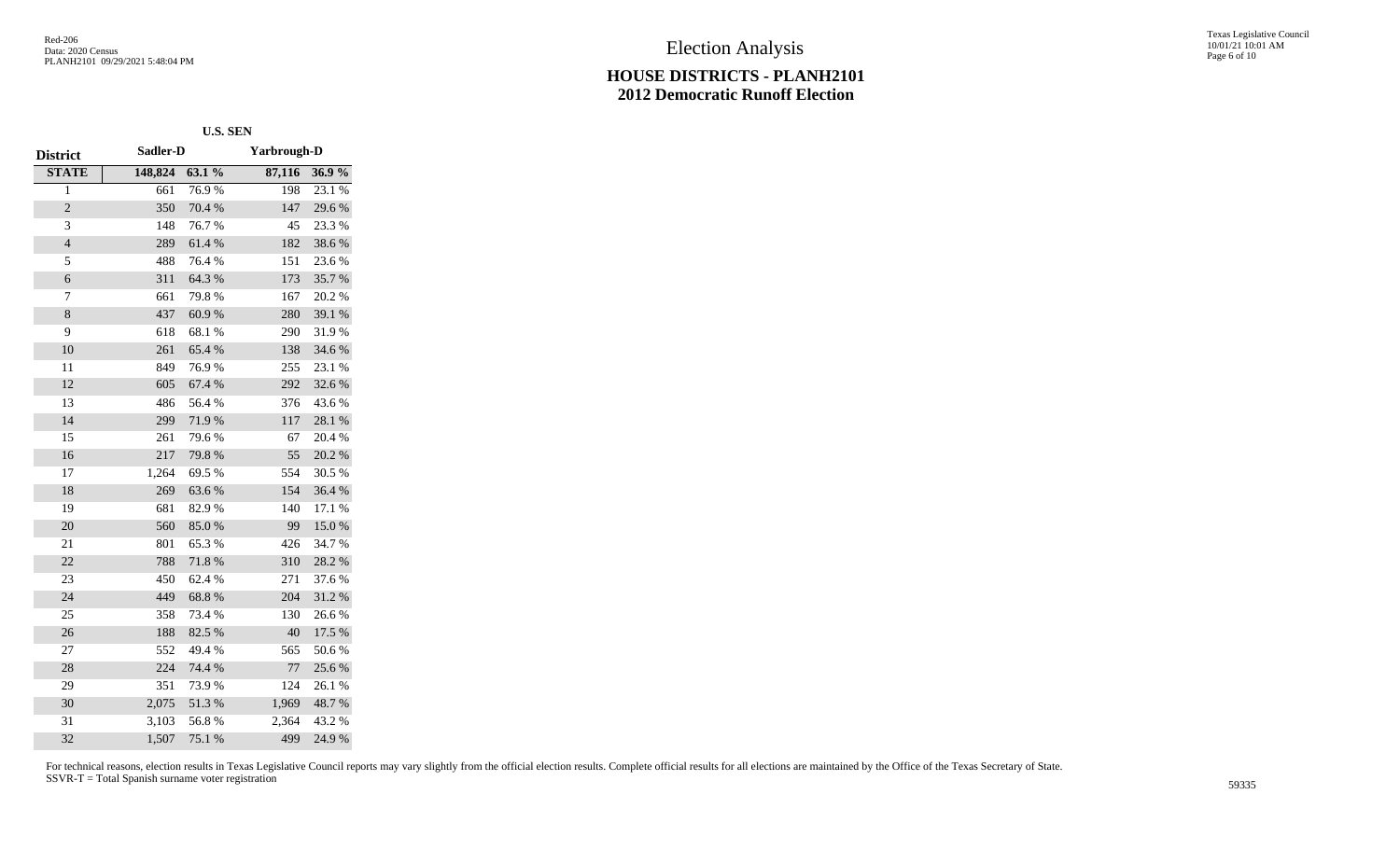Texas Legislative Council 10/01/21 10:01 AM Page 7 of 10

|                 | <b>U.S. SEN</b> |        |                    |        |
|-----------------|-----------------|--------|--------------------|--------|
| <b>District</b> | Sadler-D        |        | <b>Yarbrough-D</b> |        |
| 33              | 337             | 72.2 % | 130                | 27.8%  |
| 34              | 2,113           | 64.5 % | 1,163              | 35.5 % |
| 35              | 2,293           | 60.1%  | 1,525              | 39.9%  |
| 36              | 1,585           | 56.8%  | 1,206              | 43.2 % |
| 37              | 3,664           | 57.0%  | 2,766              | 43.0%  |
| 38              | 3,274           | 57.6%  | 2,412              | 42.4 % |
| 39              | 2,228           | 58.4%  | 1,590              | 41.6%  |
| 40              | 2,776           | 55.9%  | 2,188              | 44.1 % |
| 41              | 847             | 57.2 % | 634                | 42.8%  |
| 42              | 6,032           | 52.6%  | 5,429              | 47.4 % |
| 43              | 1,759           | 62.7%  | 1,048              | 37.3 % |
| 44              | 460             | 74.2 % | 160                | 25.8%  |
| 45              | 592             | 76.2%  | 185                | 23.8%  |
| 46              | 1,107           | 73.8%  | 393                | 26.2 % |
| 47              | 2,526           | 90.1 % | 278                | 9.9%   |
| 48              | 1,629           | 86.9%  | 246                | 13.1 % |
| 49              | 2,659           | 89.1 % | 324                | 10.9%  |
| 50              | 956             | 79.0%  | 254                | 21.0%  |
| 51              | 930             | 78.7%  | 252                | 21.3%  |
| 52              | 261             | 78.1 % | 73                 | 21.9%  |
| 53              | 1,550           | 65.0%  | 836                | 35.0%  |
| 54              | 205             | 70.0%  | 88                 | 30.0%  |
| 55              | 251             | 70.1 % | 107                | 29.9%  |
| 56              | 310             | 69.8%  | 134                | 30.2 % |
| 57              | 143             | 75.3 % | 47                 | 24.7%  |
| 58              | 209             | 69.4 % | 92                 | 30.6%  |
| 59              | 347             | 68.3%  | 161                | 31.7%  |
| 60              | 144             | 68.2%  | 67                 | 31.8%  |
| 61              | 250             | 59.5 % | 170                | 40.5 % |
| 62              | 337             | 65.9%  | 174                | 34.1 % |
| 63              | 209             | 76.8%  | 63                 | 23.2 % |
| 64              | 345             | 79.1 % | 91                 | 20.9%  |
| 65              | 205             | 76.5 % | 63                 | 23.5 % |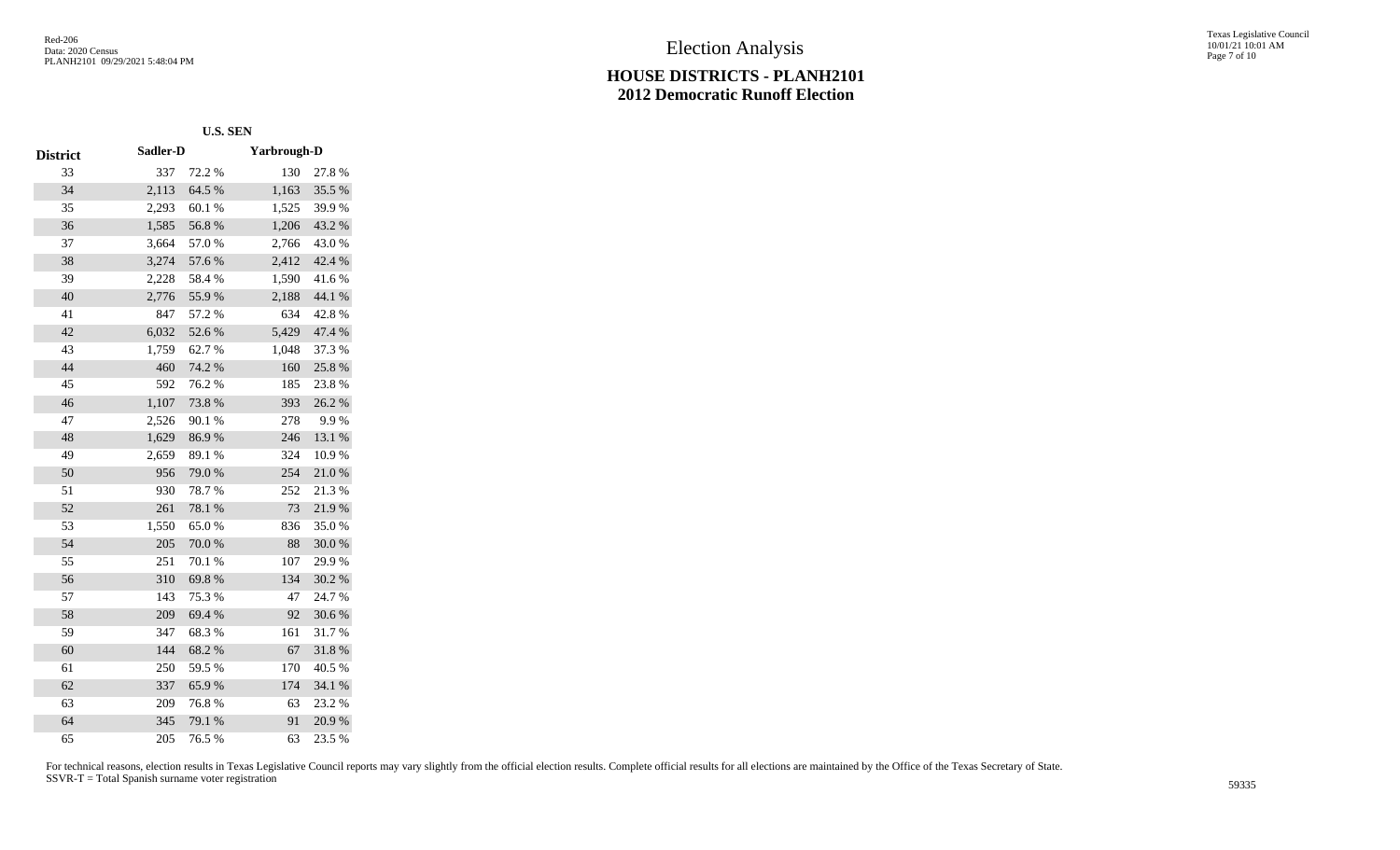Texas Legislative Council 10/01/21 10:01 AM Page 8 of 10

|                 | <b>U.S. SEN</b> |        |             |        |
|-----------------|-----------------|--------|-------------|--------|
| <b>District</b> | Sadler-D        |        | Yarbrough-D |        |
| 66              | 217             | 74.6%  | 74          | 25.4 % |
| 67              | 437             | 76.7%  | 133         | 23.3 % |
| 68              | 351             | 69.4 % | 155         | 30.6%  |
| 69              | 456             | 71.4%  | 183         | 28.6%  |
| 70              | 140             | 72.9%  | 52          | 27.1 % |
| 71              | 294             | 62.2%  | 179         | 37.8%  |
| 72              | 261             | 71.9%  | 102         | 28.1%  |
| 73              | 470             | 83.9%  | 90          | 16.1%  |
| 74              | 7,137           | 61.9%  | 4,394       | 38.1 % |
| 75              | 1,157           | 56.1%  | 906         | 43.9%  |
| 76              | 262             | 71.0%  | 107         | 29.0%  |
| 77              | 2,738           | 59.4%  | 1,869       | 40.6%  |
| 78              | 2,108           | 66.9%  | 1,044       | 33.1 % |
| 79              | 1,897           | 58.0%  | 1,373       | 42.0%  |
| 80              | 5,631           | 58.2%  | 4,043       | 41.8%  |
| 81              | 187             | 56.5%  | 144         | 43.5 % |
| 82              | 112             | 59.6%  | 76          | 40.4 % |
| 83              | 537             | 64.9%  | 291         | 35.1 % |
| 84              | 828             | 64.0%  | 465         | 36.0%  |
| 85              | 632             | 59.5 % | 430         | 40.5 % |
| 86              | 152             | 69.1 % | 68          | 30.9%  |
| 87              | 166             | 68.3%  | 77          | 31.7%  |
| 88              | 213             | 61.6%  | 133         | 38.4%  |
| 89              | 242             | 68.4%  | 112         | 31.6%  |
| 90              | 2,226           | 61.5%  | 1,395       | 38.5%  |
| 91              | 365             | 72.1 % | 141         | 27.9%  |
| 92              | 677             | 70.7%  | 281         | 29.3 % |
| 93              | 237             | 68.5%  | 109         | 31.5 % |
| 94              | 670             | 71.8%  | 263         | 28.2%  |
| 95              | 3,250           | 46.8%  | 3,699       | 53.2 % |
| 96              | 536             | 64.5 % | 295         | 35.5 % |
| 97              | 770             | 73.6%  | 276         | 26.4 % |
| 98              | 304             | 73.6%  | 109         | 26.4%  |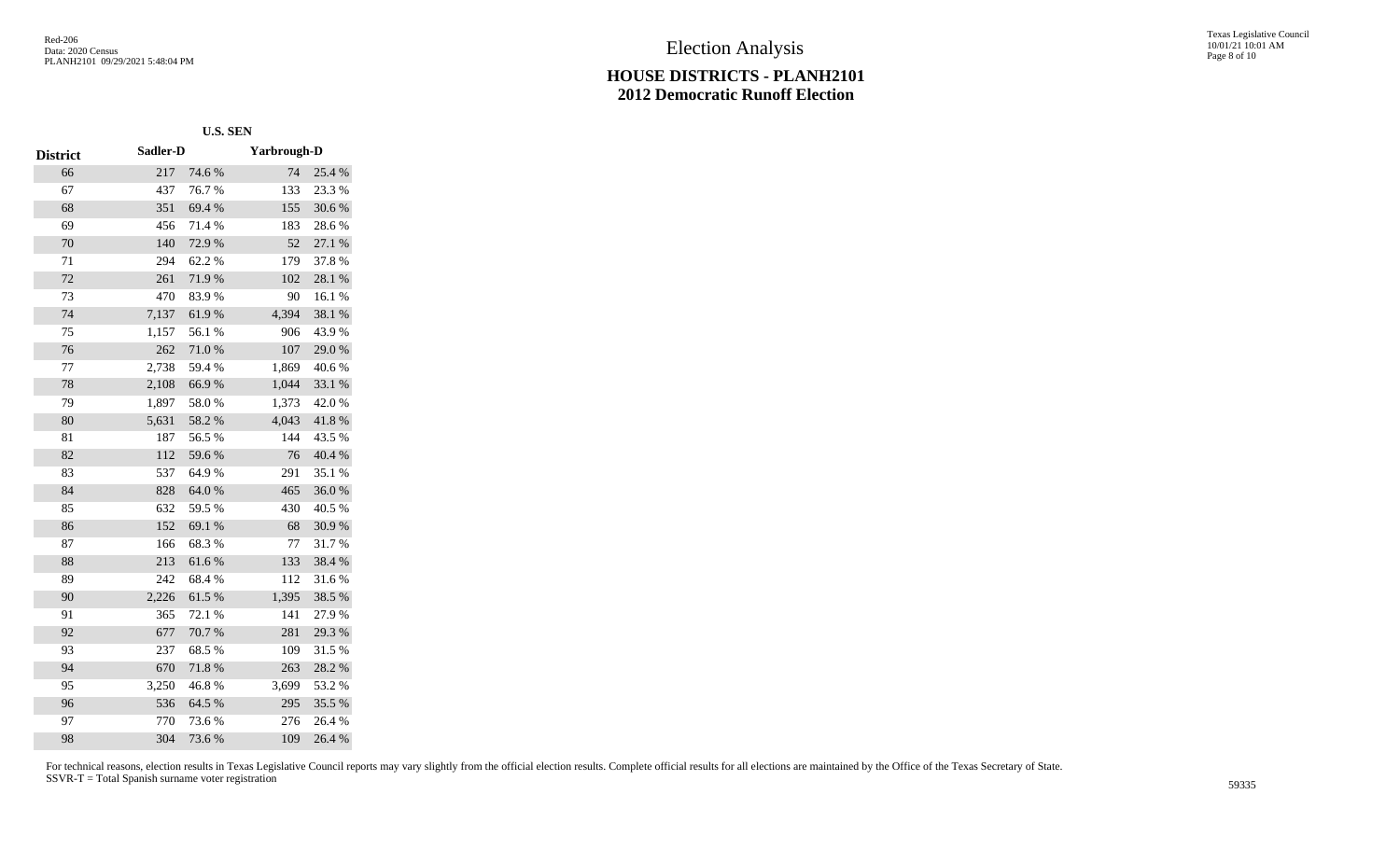Texas Legislative Council 10/01/21 10:01 AM Page 9 of 10

|                 | <b>U.S. SEN</b> |        |                    |        |
|-----------------|-----------------|--------|--------------------|--------|
| <b>District</b> | Sadler-D        |        | <b>Yarbrough-D</b> |        |
| 99              | 633             | 67.2 % | 309                | 32.8%  |
| 100             | 1,825           | 68.9%  | 823                | 31.1%  |
| 101             | 628             | 61.3%  | 396                | 38.7%  |
| 102             | 863             | 75.0%  | 288                | 25.0%  |
| 103             | 2,060           | 72.5 % | 782                | 27.5 % |
| 104             | 2,452           | 62.7%  | 1,457              | 37.3 % |
| 105             | 791             | 68.7%  | 361                | 31.3%  |
| 106             | 111             | 73.5 % | 40                 | 26.5%  |
| 107             | 818             | 74.7%  | 277                | 25.3%  |
| 108             | 1,422           | 83.5%  | 281                | 16.5 % |
| 109             | 1,597           | 50.8%  | 1,544              | 49.2 % |
| 110             | 837             | 56.5 % | 645                | 43.5 % |
| 111             | 2,242           | 52.2 % | 2,057              | 47.8%  |
| 112             | 821             | 80.0%  | 205                | 20.0%  |
| 113             | 540             | 64.1 % | 302                | 35.9%  |
| 114             | 1,332           | 63.4%  | 769                | 36.6%  |
| 115             | 550             | 74.3 % | 190                | 25.7 % |
| 116             | 1,586           | 70.6%  | 659                | 29.4 % |
| 117             | 1,614           | 64.5 % | 890                | 35.5 % |
| 118             | 1,572           | 62.8%  | 930                | 37.2 % |
| 119             | 1,373           | 63.3%  | 797                | 36.7%  |
| 120             | 1,186           | 62.4%  | 715                | 37.6 % |
| 121             | 1,147           | 77.1 % | 341                | 22.9%  |
| 122             | 980             | 75.0%  | 326                | 25.0%  |
| 123             | 2,070           | 71.5 % | 826                | 28.5 % |
| 124             | 1,028           | 63.5 % | 592                | 36.5 % |
| 125             | 1,406           | 65.7%  | 735                | 34.3 % |
| 126             | 304             | 77.9%  | 86                 | 22.1 % |
| 127             | 335             | 80.0%  | 84                 | 20.0%  |
| 128             | 338             | 76.3%  | 105                | 23.7 % |
| 129             | 805             | 74.7%  | 272                | 25.3 % |
| 130             | 165             | 75.7%  | 53                 | 24.3 % |
| 131             | 566             | 49.0%  | 589                | 51.0%  |